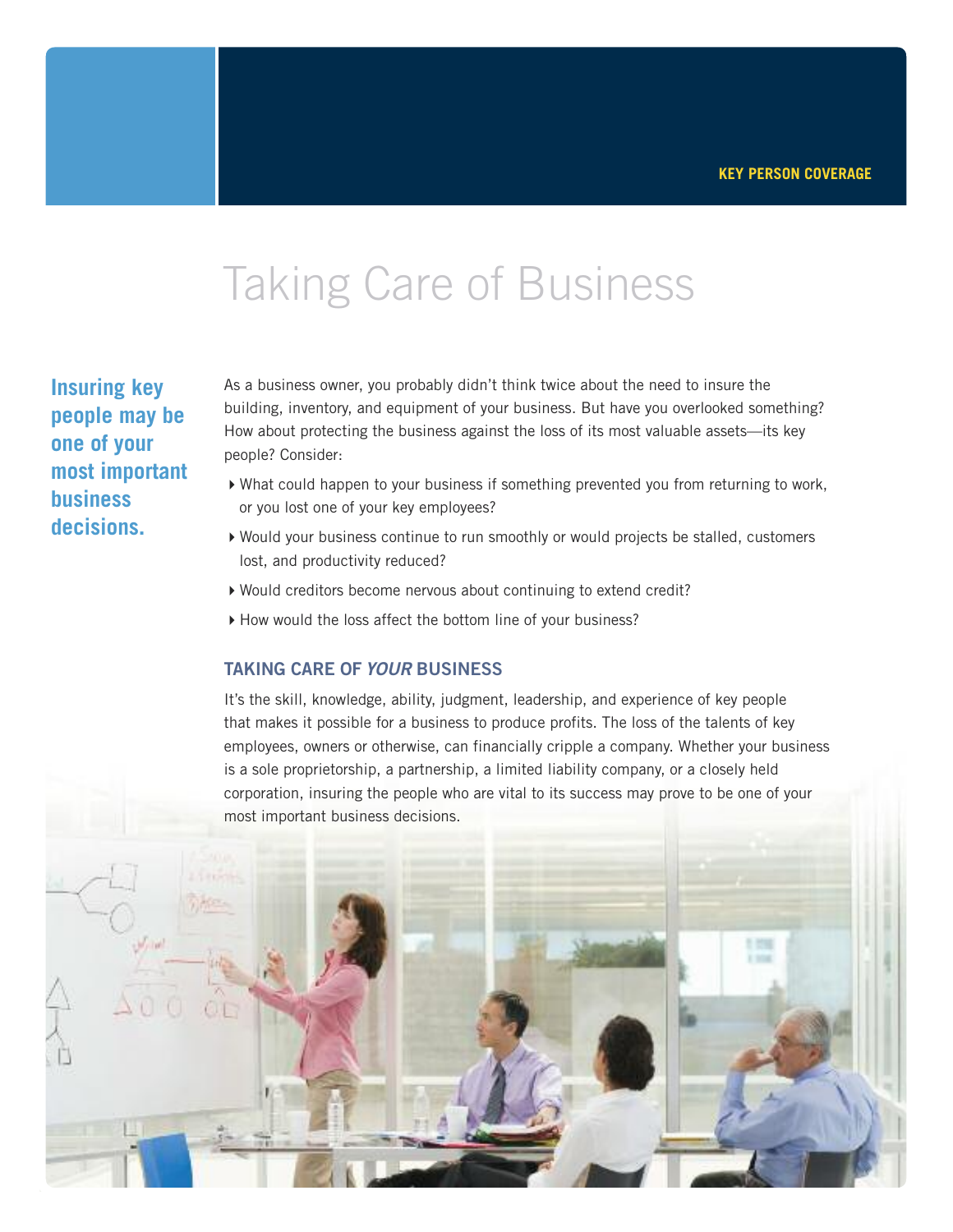# Why should a business establish a key person plan?

The primary purpose of insuring a key person is to help the business get through potentially difficult times should that individual die. Depending on who the key person is, the business may need funds to hire and train replacements, pay expenses while the business stabilizes, and/or maintain the confidence of employees, customers, and creditors.



### **HELP A BUSINESS ACCESS CREDIT**

When a banker is dealing with a business that has a key person whose loss would disrupt the business, the banker will often make key person life insurance—with benefits equal to the credit line assigned to the bank—part of the approval process. This is especially true where the business is a sole proprietorship or a closely held business.



### **HELP RETAIN KEY EMPLOYEES**

Key person coverage on the owner can help fund the cost of a stay bonus plan to retain key employees in a closely held business where the loss of an owner can have a devastating impact on the operation of the business, especially if other key employees are enticed to leave the business.

#### **THE LOSS OF THE TALENTS OF KEY EMPLOYEES, OWNER OR OTHERWISE, CAN FINANCIALLY CRIPPLE A COMPANY.**

With an estimated 86% of U.S. businesses made up of 20 people or fewer, a lot can hinge on very few people.\* The figure is even more alarming when you consider the statistics in relation to death before age 65.\*\* The probability of the death of at least one of two people before age 65 is surprisingly high.

- \* Source: 2012 County Business Patterns (NAICS). http://censtats.census.gov/cgi-bin/cbpnaic/cbpdetl.pl (U.S. All industries).
- \*\*Source: Information is based on Table 2000CM, which is the table used by the Internal Revenue Service to calculate life expectancy.

| <b>AGES</b> | <b>PROBABILITY</b><br>OF ONE DEATH<br><b>BEFORE 65</b> |
|-------------|--------------------------------------------------------|
| 30/30       | 29.2%                                                  |
| 40/40       | 27.3%                                                  |
| 50/50       | 22.8%                                                  |
| 30/35       | 28.8%                                                  |
| 40/45       | 26.4%                                                  |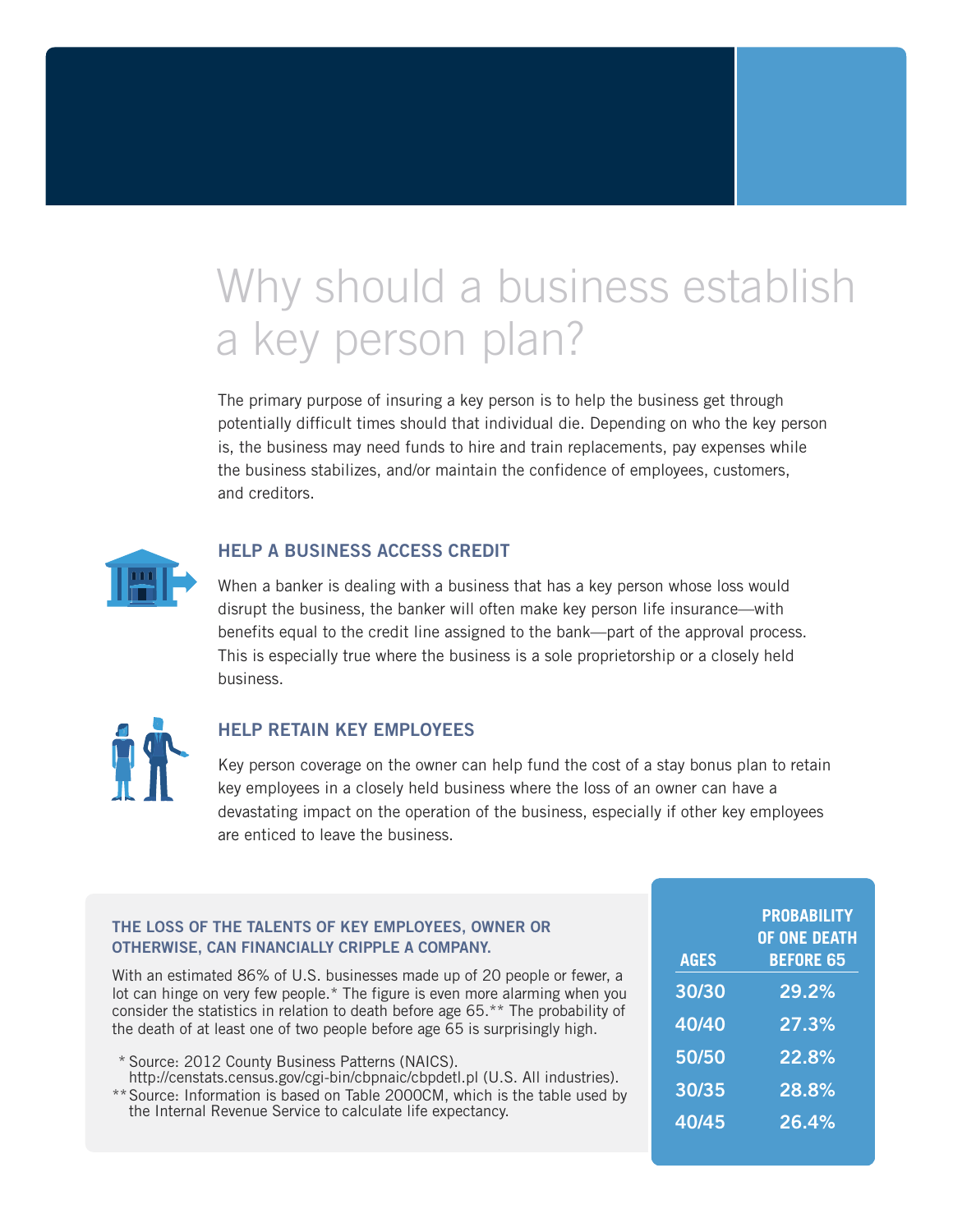

# How do you identify a key person?



### **A KEY PERSON CAN BE ANYONE—AN OWNER OR A NON-OWNER**

What distinguishes someone as a key person is that his or her loss would severely impact a business until a replacement is found. Key people can be found in a variety of positions and with various titles. They could be:

- $\rightarrow$  business management executives such as presidents and vice presidents
- $\blacktriangleright$  research and development executives
- $\blacktriangleright$  production executives
- $\blacktriangleright$  key sales representatives

The bottom line is that any person considered vital to the success of the business and essential to its profitable operation is a key person.

### **COMMON USES FOR KEY PERSON INSURANCE COVERAGE**

- ▶ Securing loans for business growth
- ▶ Strengthening the business' credit position
- 4Providing funds for recruiting and training a replacement key employee
- 4Paying expenses while the business stabilizes
- ▶ Purchasing the business interest from the estate of the deceased owner
- 4Continuing salary for a surviving spouse
- 4Funding an executive compensation arrangement